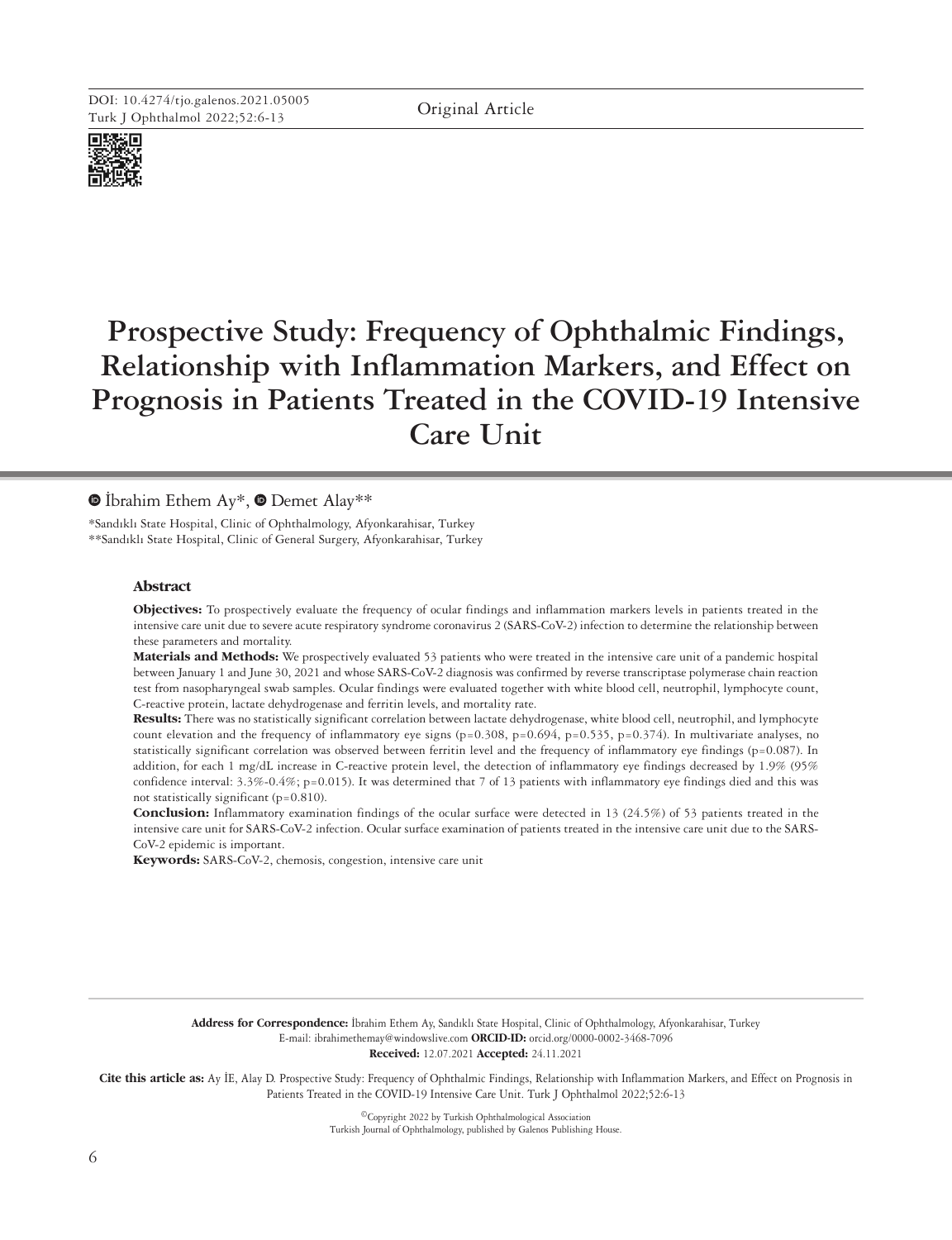# **Introduction**

In December 2019, an enveloped RNA virus of unknown origin was reported to be the cause of pneumonia-related deaths in Wuhan, China.<sup>1</sup> Because of its structural similarity to SARS-CoV (severe acute respiratory syndrome coronavirus), the novel virus was named SARS-CoV-2. Within a short time, the World Health Organization announced that coronavirus disease 2019  $(COVID-19)$  was a pandemic.<sup>2,3</sup> Later, there were reports of ocular findings associated with SARS-CoV-2, especially conjunctivitis, and it was shown that the virus could be transmitted through tears. $4,5,6,7$ 

In this study, we prospectively evaluated the ocular surface examination findings and laboratory data of 53 patients who had a positive SARS-CoV-2 reverse transcriptase polymerase chain reaction (RT-PCR) test result and were treated in the COVID-19 intensive care unit. The results were compared with mortality data.

## **Materials and Methods**

Patients who were hospitalized in the COVID-19 intensive care unit of a pandemic hospital in accordance with predetermined treatment criteria and had a positive RT-PCR test between January 1 and June 30, 2021 were included in the study (Table 1). We prospectively recorded the patients' age, sex, presence of systemic disease, mechanical ventilation support, white blood cell, neutrophil, and lymphocyte counts, and C-reactive protein (CRP), lactate dehydrogenase (LDH), and ferritin levels. Other than the routine follow-up tests recommended in the Turkish Ministry of Health COVID-19 guideline (https://covid19.saglik. gov.tr/TR-66301/covid-19-rehberi.html), no additional tests were ordered for the study. Necessary measures were taken to prevent SARS-CoV-2 transmission, especially the use of N95 masks. Each patient underwent daily ocular surface examination using a handheld biomicroscope (Portable Slit Lamp, Reichert Inc, NY, USA). In addition, the optic nerve, macula, and vascular arcades of all patients were evaluated using a 90 D Lens (V 90C, Volk Optical Inc, OH, USA) lens due to the risk of developing Valsalva retinopathy and intraretinal hemorrhage or optic neuropathy associated with impaired perfusion. Ethics committee approval was obtained for the study. Written informed consent was obtained from conscious patients and from the first-degree relatives of unconscious patients. The study was conducted in accordance with the Declaration of Helsinki.

The diagnosis of SARS-CoV-2 infection was made by detection of viral RNA using the nucleic acid amplification method by RT-PCR. The SARS-CoV-2 RNA test kit developed in the Microbiology Reference Laboratories-Virology Laboratory of the Turkish Ministry of Health General Directorate of Public Health was used.<sup>8</sup> Diagnostic nasopharyngeal/oropharyngeal swabs and sputum specimens were tested using marked oligonucleotides specific to SARS-CoV-2 target gene regions. The single-step RT-PCR test was evaluated by sending it to an authorized microbiology laboratory.

#### **Statistical Analysis**

The data were tested for normal distribution using visual (histogram and probability charts) and analytical methods (Shapiro-Wilk test). Categorical variables were presented as number and percentage, and continuous variables were presented as mean  $\pm$  standard deviation (SD) or median (25<sup>th</sup>-75<sup>th</sup> percentile). Pearson's chi-square test was used to compare categorical variables between independent groups. Fisher's Exact test was performed if the requirements for Pearson's chi-square test were not met (if the expected value in more than 20% eyes was less than 5 or the observed value was less than 2). In comparisons between two independent groups, Student's t-test was used for normally distributed variables and Mann-Whitney U test was used for non-normally distributed variables. In order to evaluate variables associated with inflammatory eye findings and survival, multiple logistic regression analysis was performed with variables that had results with  $p<0.05$  and  $p<0.200$  in pairwise comparisons. The multiple logistic regression model was established using the backward LR method. Results were evaluated within a 95% confidence interval with an alpha error of 0.05. Statistical analyses were performed using Statistical Package for Social Sciences (SPSS) software.

## **Results**

Of the 53 patients included in the study, 26 (49.1%) were men and 27 (50.9%) were women. The mean age was  $69.9 \pm 16.0$ (19-94) years. Twenty-six patients (49.1%) received noninvasive ventilation via face mask with reservoir bag, 19 patients (35.8%) received invasive ventilation via high-flow oxygen therapy (HFOT), and 8 patients (15.1%) received invasive ventilation support after endotracheal intubation. Thirty-seven patients (69.8%) had hypertension (HT), 7 (13.2%) had diabetes mellitus (DM), and 21 (39.6%) had chronic obstructive pulmonary

| Table 1. Criteria for admission to the COVID-19 intensive<br>care unit                                                                                                          |
|---------------------------------------------------------------------------------------------------------------------------------------------------------------------------------|
| Respiratory rate $\geq$ 30/min                                                                                                                                                  |
| PaO <sub>2</sub> /FiO <sub>2</sub> < 300                                                                                                                                        |
| $SpO, < 90\%$ or PaO, <70 mmHg despite receiving 5 L/min oxygen therapy                                                                                                         |
| Hypotension (SBP <90 mmHg and decrease of $>40$ mmHg from normal<br>SBP and mean arterial pressure $<$ 65 mmHg)                                                                 |
| Tachycardia > 100/min                                                                                                                                                           |
| Acute kidney injury                                                                                                                                                             |
| Acute liver function test abnormality                                                                                                                                           |
| Confusion                                                                                                                                                                       |
| Acute bleeding diathesis                                                                                                                                                        |
| Immunosuppression                                                                                                                                                               |
| Troponin elevation and arrhythmia                                                                                                                                               |
| Lactate $>2$ mmol                                                                                                                                                               |
| Skin findings associated with delayed capillary refill                                                                                                                          |
| PaO <sub>2</sub> : Partial pressure of oxygen, FiO <sub>2</sub> : Fraction of inspired oxygen, SpO <sub>2</sub> : Peripheral oxygen<br>saturation, SBP: Systolic blood pressure |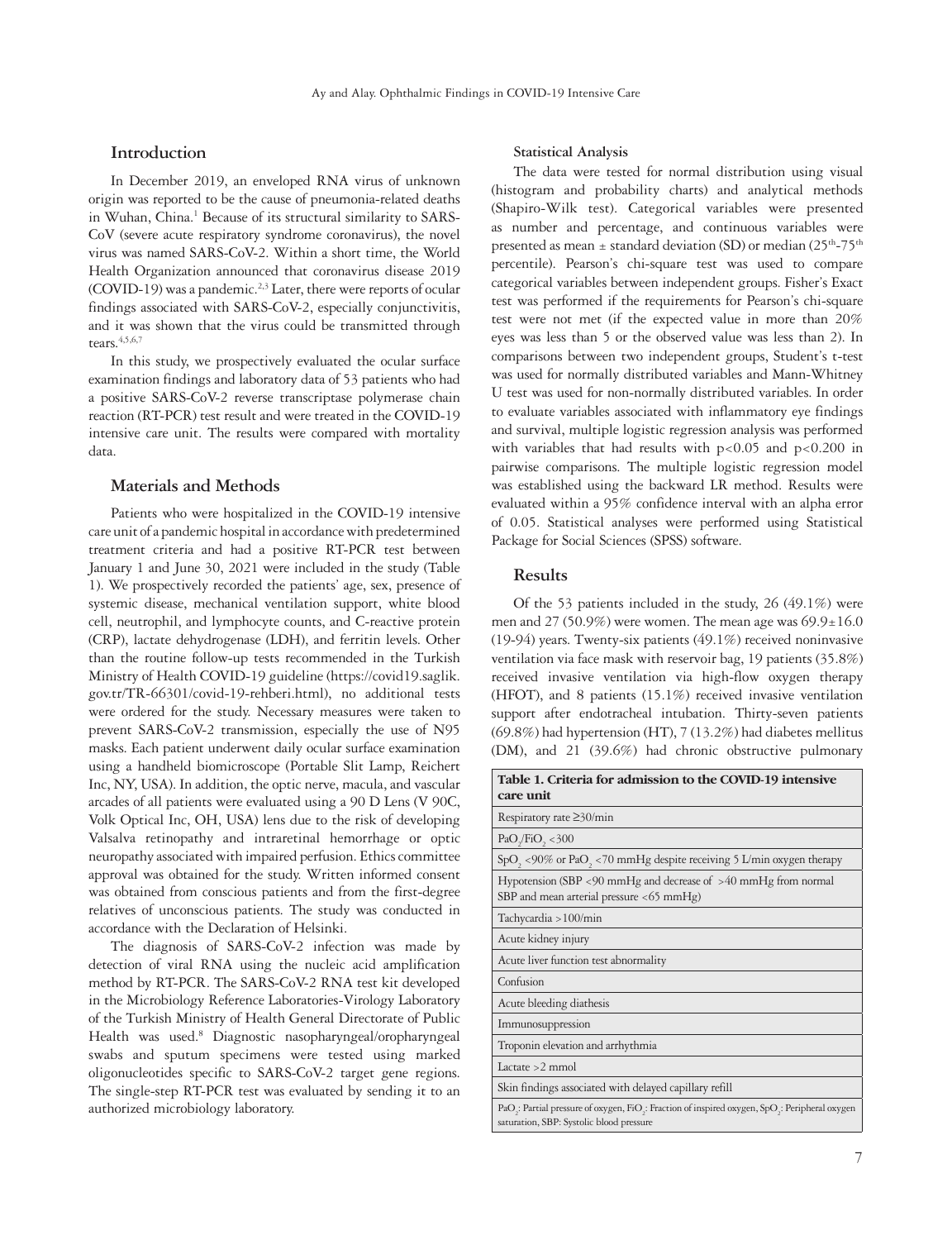disease (COPD). Twenty-six patients (49.1%) survived and 27 (50.9%) died (Table 2). Congestion was detected in 13 patients (24.5%) cases, serous secretion in 6 patients (11.3%), and chemosis in 3 patients (5.7%) (Table 3; Figure 1). On fundus examination, none of the patients exhibited intraretinal hemorrhage, optic neuritis, or Valsalva retinopathy, which are the main findings reported to increase in frequency in COVID-19. The prevalence of inflammatory eye signs was significantly higher among women than men  $(p=0.031)$ . There was no statistically significant difference in the frequency of inflammatory eye signs between patients who received invasive and noninvasive ventilation ( $p=0.691$ ). The frequency of inflammatory eye signs did not differ significantly according to survival (p=0.810). The prevalence of inflammatory eye signs increased significantly with age (p=0.011).

No significant relationship was observed between inflammatory eye findings and LDH, white blood cell, neutrophil, or lymphocyte levels (p=0.308, p=0.694, p=0.535, and p=0.374, respectively). In univariate analyses, higher CRP level was associated with a lower prevalence of inflammatory eye signs (p=0.01). In addition, inflammatory eye signs were more frequent among patients with low ferritin levels  $(p=0.006)$ (Table 4). However, in multivariate analyses, there was no statistically significant association between ferritin level and the frequency of inflammatory eye signs (p=0.087). In contrast, each 1 mg/dL increase in CRP level was associated with 1.9% lower odds of detecting inflammatory eye signs (95% confidence interval [CI]: 3.3%-0.4%; p=0.015). Each additional year of age increased the risk of inflammatory eye signs by 1.083 times (95% CI: 1.008-1.163; p=0.030) (Table 5).

There was no statistically significant relationship between survival and patient sex or presence of HT, DM, or COPD (p=0.335, p=0.928, p=0.250, and p=0.695, respectively). Older age was associated with significantly higher risk of death (p=0.004). Survival was significantly better among patients for whom respiratory support with noninvasive ventilation via face mask with reservoir bag was sufficient for treatment (p<0.001). No significant difference in survival was observed in patients who received invasive ventilation support with HFOT (p=0.749). All eight patients who received invasive ventilation support after intubation died, which was statistically significant



Figure 1. Congestion in a patient being treated in the COVID-19 intensive care unit

 $(p=0.004)$ . Seven of the 13 cases with inflammatory eye signs died, which was not statistically significant (p=0.810).

The mortality rate was higher among patients with higher white blood cell and neutrophil counts  $(p=0.011$  and  $p=0.024$ , respectively). There was no significant relationship between

| Table 2. Sociodemographic and clinical characteristics of<br>the patients |                                 |  |  |  |  |
|---------------------------------------------------------------------------|---------------------------------|--|--|--|--|
| <b>Variable</b>                                                           | $\mathbf{n}(\%)$                |  |  |  |  |
| <b>Sex</b><br>Male<br>Female                                              | 26(49.1)<br>27(50.9)            |  |  |  |  |
| Age (years)<br>Mean ± standard deviation<br>Median (min-max)              | $69.9 \pm 16.0$<br>72.0 (19-94) |  |  |  |  |
| Noninvasive ventilation with reservoir mask<br>No<br>Yes                  | 27(50.9)<br>26(49.1)            |  |  |  |  |
| Invasive ventilation with high-flow oxygen<br>therapy<br>No<br>Yes        | 34 (64.2)<br>19(35.8)           |  |  |  |  |
| Invasive ventilation by endotracheal tube<br>No<br>Yes                    | 45 (84.9)<br>8(15.1)            |  |  |  |  |
| Hypertension<br>No<br>Yes                                                 | 16 (30.2)<br>37 (69.8)          |  |  |  |  |
| Diabetes mellitus<br>No<br>Yes                                            | 46 (86.8)<br>7(13.2)            |  |  |  |  |
| Chronic obstructive pulmonary disease<br>No<br>Yes                        | 32(60.4)<br>21(39.6)            |  |  |  |  |
| Congestion<br>No<br>Yes                                                   | 40(75.5)<br>13(24.5)            |  |  |  |  |
| Chemosis<br>No<br>Yes                                                     | 50 (94.3)<br>3(5.7)             |  |  |  |  |
| Secretion<br>$\rm No$<br>Yes                                              | 47(88.7)<br>6(11.3)             |  |  |  |  |
| Survival<br>Survived<br>Died                                              | 26(49.1)<br>27(50.9)            |  |  |  |  |
| min: Minimum, max: Maximum                                                |                                 |  |  |  |  |

| Table 3. Distribution of inflammatory eye findings |                          |  |  |  |
|----------------------------------------------------|--------------------------|--|--|--|
| <b>Eye findings</b>                                | n                        |  |  |  |
| Congestion                                         | 13                       |  |  |  |
| Secretion                                          | 6                        |  |  |  |
| Chemosis                                           | $\overline{\mathcal{E}}$ |  |  |  |
| Subconjunctival hemorrhage                         |                          |  |  |  |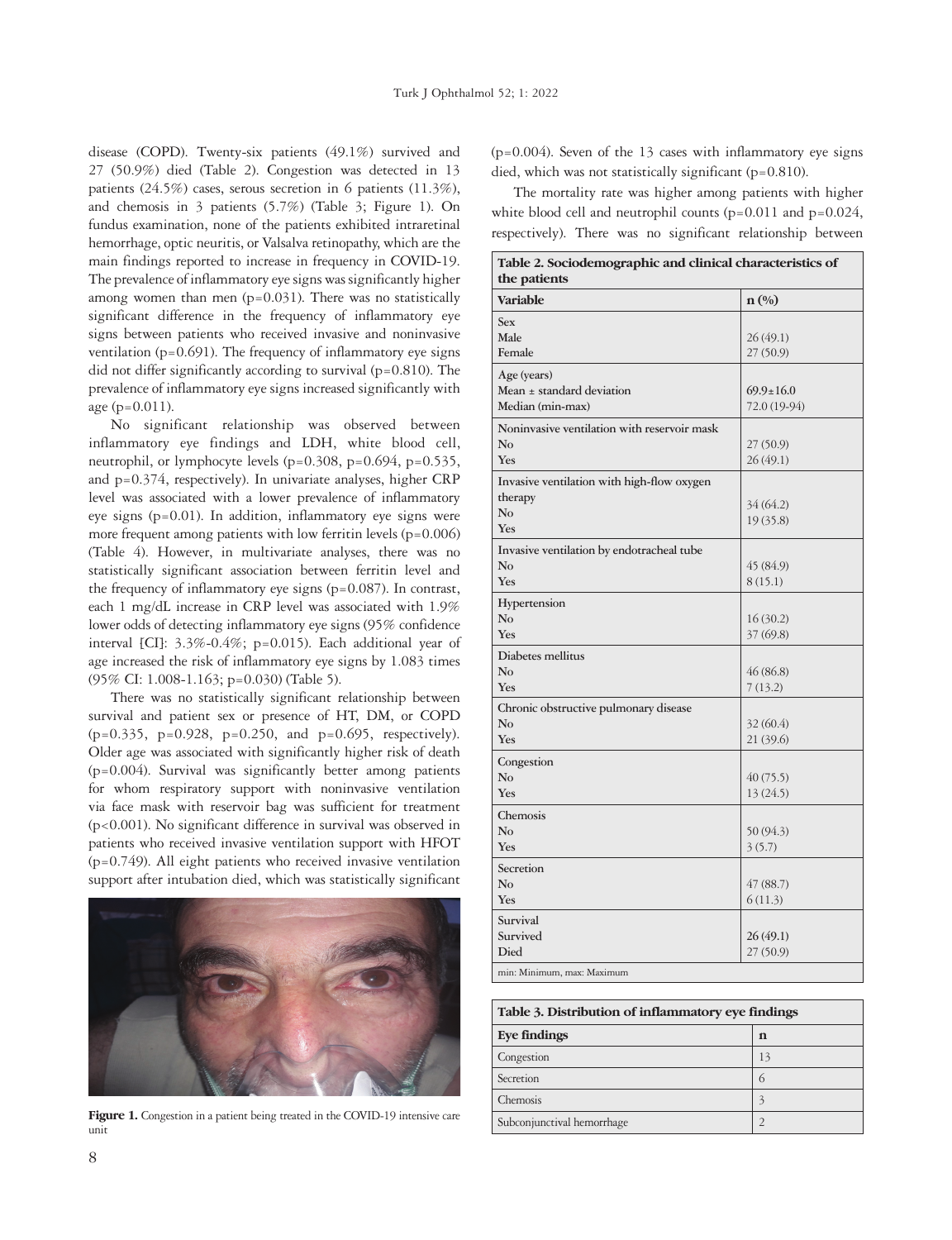| Table 4. Factors associated with the frequency of inflammatory eye findings                 |                                                                                                                               |                                       |                      |  |  |  |  |
|---------------------------------------------------------------------------------------------|-------------------------------------------------------------------------------------------------------------------------------|---------------------------------------|----------------------|--|--|--|--|
|                                                                                             | Inflammatory eye findings (n=13)                                                                                              | No inflammatory eye findings $(n=40)$ | $\mathbf{P}$         |  |  |  |  |
| Sex, $n(\%)$<br>Male                                                                        | 3(11.5)                                                                                                                       | 23(88.5)                              |                      |  |  |  |  |
| Female                                                                                      | 10(37.0)                                                                                                                      | 17(63.0)                              | $0.031$ <sup>1</sup> |  |  |  |  |
| Ventilation type, n (%)<br>Invasive ventilation<br>Noninvasive ventilation                  | 6(22.2)<br>7(26.9)                                                                                                            | 21(77.8)<br>19(73.1)                  | $0.691$ <sup>1</sup> |  |  |  |  |
| Survival, n (%)<br>Survived<br>Died                                                         | 6(23.1)<br>7(25.9)                                                                                                            | 20(76.9)<br>20(74.1)                  | 0.810 <sup>1</sup>   |  |  |  |  |
| Age (years)<br>Mean $\pm$ SD                                                                | $77.2 \pm 8.8$                                                                                                                | $67.5 \pm 17.2$                       | 0.011 <sup>2</sup>   |  |  |  |  |
| Lactate dehydrogenase,<br>$U/L$ Mean $\pm$ SD                                               | $384.9 \pm 91.1$                                                                                                              | $432.0 \pm 156.0$                     | 0.308 <sup>2</sup>   |  |  |  |  |
| C-reactive protein, mg/dL<br>Mean $\pm$ SD                                                  | $86.5 \pm 51.2$                                                                                                               | $154.2 \pm 86.8$                      | 0.010 <sup>2</sup>   |  |  |  |  |
| White blood cells, $x10^3/\mu L$<br>Median (25 <sup>th</sup> -75 <sup>th</sup> percentile)  | $8.2(10.7-14.8)$                                                                                                              | $8.6(11.2-13.7)$                      | 0.694 <sup>3</sup>   |  |  |  |  |
| Neutrophils, $x10^3/\mu L$<br>Median (25 <sup>th</sup> -75 <sup>th</sup> percentile)        | $3.8(5.9-7.9)$                                                                                                                | $3.2(4.9-8.1)$                        | 0.535 <sup>4</sup>   |  |  |  |  |
| Lymphocytes, x10 <sup>3</sup> /µL<br>Median (25 <sup>th</sup> -75 <sup>th</sup> percentile) | $0.5(0.6-0.8)$                                                                                                                | $0.5(0.7-0.9)$                        | $0.374^{3}$          |  |  |  |  |
| Ferritin, ng/mL<br>Median (25 <sup>th</sup> -75 <sup>th</sup> percentile)                   | 138.5 (237-603.5)                                                                                                             | 411 (695-1544.8)                      | 0.006 <sup>3</sup>   |  |  |  |  |
|                                                                                             | <sup>1</sup> Pearson chi-square test, <sup>2</sup> Student's t test, <sup>3</sup> Mann-Whitney U test, SD: Standard deviation |                                       |                      |  |  |  |  |

survival and LDH, CRP, ferritin, or lymphocyte level (p=0.600,  $p=0.877$ ,  $p=0.493$ , and  $p=0.239$ , respectively) (Table 6). Logistic regression analysis showed that the risk of death was 40.9 times (95% CI: 6.2-269.9) higher in the group that received invasive ventilation via HFOT or intubation (p<0.001). With each 1000/ mm<sup>3</sup> increase in neutrophil count, the risk of death was increased by 1.6 times (95% CI: 1.1-2.3; p=0.015) (Table 7).

## **Discussion**

In the SARS-CoV outbreak of 2003, researchers proved that the coronavirus was transmitted through tears.<sup>9</sup> After the SARS-CoV-2 outbreak that started in 2019, the novel coronavirus was found to have similar infectious properties.<sup>10,11,12,13,14</sup> Wu et al.<sup>15</sup> observed findings such as conjunctival hyperemia, conjunctivitis, chemosis, epiphora, and increased secretion in 12 (31.6%) of 38 patients with positive nasopharyngeal RT-PCR test results. In our study, ocular findings were detected in 13 (24.5%) of 53 patients. Wu et al.<sup>15</sup> reported that two-thirds of the patients in their study were treated with mechanical ventilation in the intensive care unit. In our study, 27 (50.9%) of the 53 patients received mechanical ventilation, and the prevalence of ocular surface findings we detected is similar to that observed by Wu et al. $15$ 

Zhou et al.<sup>16</sup> reported that they prospectively observed conjunctivitis as an ocular surface examination finding in 8 (6.6%) of 121 patients with positive RT-PCR. However,

their study did not include patients treated in the COVID-19 intensive care unit. The rate of inflammatory findings of the ocular surface was higher in our study than that reported by Zhou et al.<sup>16</sup> Inflammatory eye signs may be more common in patients receiving treatment in the intensive care unit.

In another study, conjunctivitis findings were reported in 35 (11.6%) of 301 patients. Of these, 28 patients (9.3%) had conjunctival hyperemia, 15 (5%) had epiphora, and 12 (3.9%) had foreign body sensation. When evaluated together with inflammation markers such as white blood cell, neutrophil, and lymphocyte counts, CRP, and ferritin level, no significant relationship was found between ocular surface examination findings and inflammation markers.<sup>17</sup> In our study, we also observed no link between higher levels of inflammation markers and the frequency of inflammatory signs of the ocular surface.

Xia et al.<sup>6</sup> detected no correlation between illness severity and the frequency of conjunctivitis. However, the results reported by Wu et al.<sup>15</sup> and Guan et al.<sup>18</sup> indicated that the frequency of conjunctivitis increased in severe illness. According to their meta-analysis of a limited number of patients, Liu et al. found no link between the frequency of conjunctivitis and disease severity.<sup>19</sup> In our study, the incidence of inflammatory ocular surface findings was not statistically associated with LDH level, white blood cell count, neutrophil count, or lymphocyte count (p=0.308, p=0.694, p=0.535, and p=0.374, respectively). In addition, multivariate analyses indicated no statistically significant correlation between ferritin level and the frequency of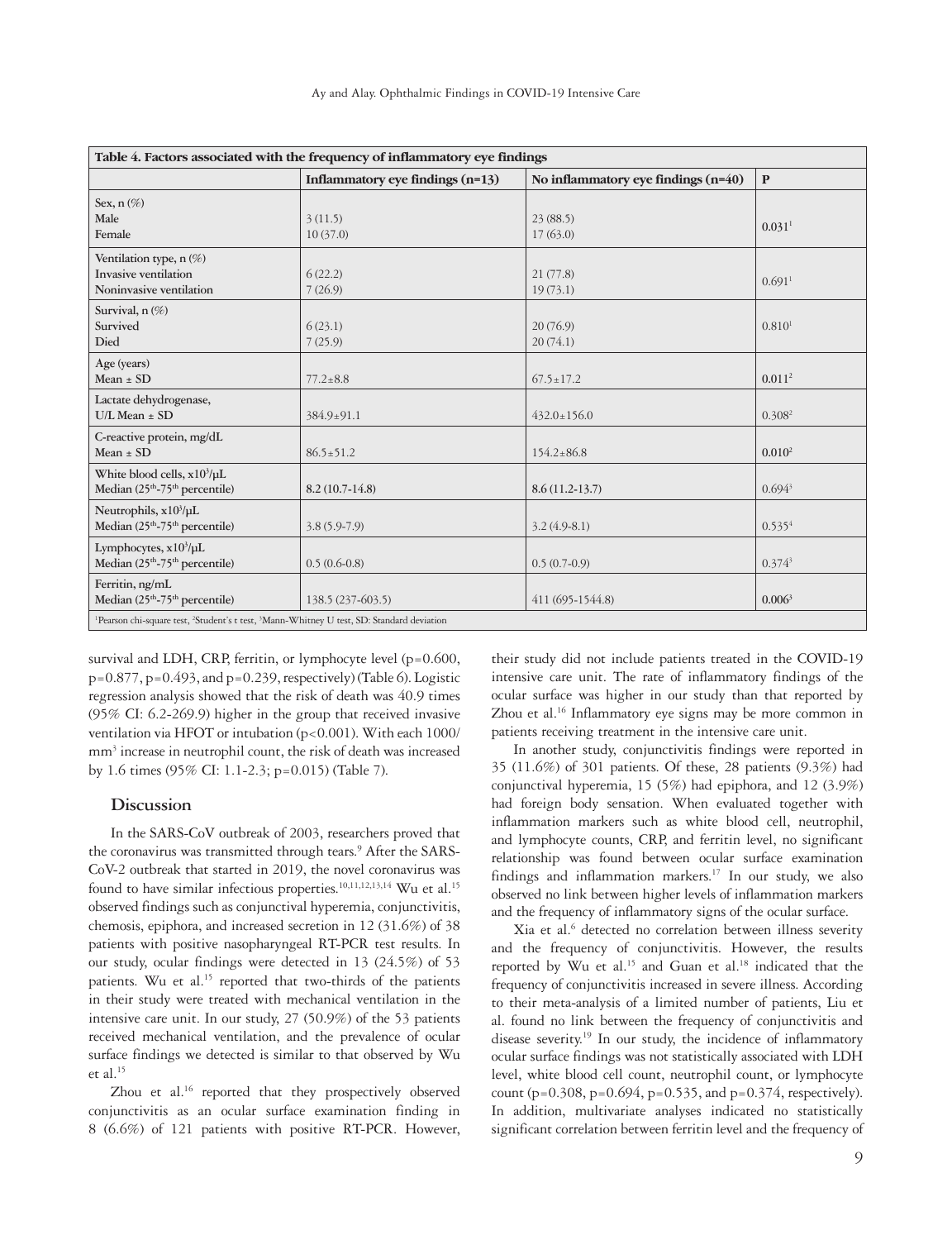| Table 5. Univariate and multiple logistic regression models of variables associated with the frequency of inflammatory eye findings |          |                     |       |       |       |               |        |                                   |                       |       |       |       |               |       |  |
|-------------------------------------------------------------------------------------------------------------------------------------|----------|---------------------|-------|-------|-------|---------------|--------|-----------------------------------|-----------------------|-------|-------|-------|---------------|-------|--|
|                                                                                                                                     |          | Univariate analysis |       |       |       |               |        |                                   | Multivariate analysis |       |       |       |               |       |  |
|                                                                                                                                     | ≏        | S.E.                | Wald  |       | ă     | 95% CI for OR |        | $\mathbf{\underline{\mathsf{m}}}$ | S.E.                  | Wald  | p     | õ     | 95% CI for OR |       |  |
|                                                                                                                                     |          |                     |       |       |       | Lower         | Upper  |                                   |                       |       |       |       | Lower         | Upper |  |
| Female (ref: Male)                                                                                                                  | 1.506    | 0.732               | 4.236 | 0.040 | 4.51  | 1.074         | 18.929 | 1.586                             | 0.917                 | 2.992 | 0.084 | 4.884 | 0.81          | 29.46 |  |
| Age                                                                                                                                 | 0.048    | 0.026               | 3.438 | 0.064 | 1.05  | 0.997         | 1.105  | 0.08                              | 0.037                 | 4.733 | 0.030 | 1.083 | 1.008         | 1.163 |  |
| C-reactive protein,<br>mg/dL                                                                                                        | $-0.013$ | 0.005               | 5.709 | 0.017 | 0.987 | 0.976         | 0.998  | $-0.019$                          | 0.008                 | 5.921 | 0.015 | 0.981 | 0.967         | 0.996 |  |
| Ferritin, ng/mL                                                                                                                     | $-0.002$ | $0.001\,$           | 4.689 | 0.030 | 0.998 | 0.997         | 0.999  | $-0.001$                          | $0.001\,$             | 2.938 | 0.087 | 0.999 | 0.997         |       |  |
| Constant                                                                                                                            | $-1.506$ | 0.732               | 4.236 | 0.040 | 0.222 | 0.053         | 0.931  | -4.842                            | 2.557                 | 3.586 | 0.058 | 0.008 |               |       |  |
| CI: Confidence interval, OR: Odds ratio                                                                                             |          |                     |       |       |       |               |        |                                   |                       |       |       |       |               |       |  |

inflammatory signs on ocular surface examination (p=0.087). In fact, with each 1 mg/dL increase in CRP level, the odds of detecting inflammatory signs on ocular surface examination decreased by 1.9% (95% CI: 3.3%-0.4%; p=0.015) (Table 5).

We found no other study in the literature in which the risk of detecting signs of ocular surface inflammation decreased with higher CRP level. This suggests that the increase in ocular surface inflammation may have been related to dry eye occurring in the intensive care setting, not due to increased inflammation associated with COVID-19. Studies evaluating patients treated in COVID-19 intensive care units using Schirmer test and fluorescein staining and including larger case series are needed.

In another study of 400 cases, ocular findings were detected in 38 patients (9.5%). Conjunctival injection was reported to be the most common ocular finding. Age, sex, fever, mechanical ventilation, and elevated inflammation markers were not significantly associated with the frequency of ocular findings. Although the prevalence of inflammatory ocular surface findings was lower than in our study, the results were similar in terms of the lack of a relationship between eye signs and elevated inflammation markers or mechanical ventilation.<sup>20</sup> The higher frequency of inflammatory findings on ocular surface examination in our study may be because only patients treated in the COVID-19 intensive care unit were included.

Öncül et al.<sup>21</sup> detected inflammatory eye findings in 28 (7.7%) of the 359 patients in their study. Of these, 294 patients were treated in the ward and 65 were treated in the COVID-19 intensive care unit. Among the 65 intensive care patients, inflammatory eye findings were detected in 4 patients (6.2%). Whereas we included only patients with positive RT-PCR results in our study, Öncül et al.<sup>21</sup> considered it sufficient for patients to be diagnosed based on lung tomography and clinical evaluation as well as by RT-PCR test for SARS-CoV-2. In our study, the prevalence of inflammatory findings on ocular surface examination was 24.5%, which is a higher rate than reported by Öncül et al.<sup>21</sup> Unlike Öncül et al.<sup>21</sup>, we defined RT-PCR positivity as a required criterion for the diagnosis of SARS-CoV-2 infection. This may explain the difference in results between the two studies.

In another study conducted prospectively in the intensive care unit before the SARS-CoV-2 pandemic, Öncül and Yektaş<sup>22</sup> observed inflammatory signs such as conjunctivitis and increased secretion that required an ophthalmology consultation in 29  $(31.2%)$  of 93 patients. Johnson and Rolls<sup>23</sup> reported that ocular surface problems were seen in 23-60% of intensive care patients. The higher frequency of ocular surface inflammation findings in the COVID-19 intensive care unit may also be related to the conditions in the intensive care unit. Some of the inflammatory signs observed on ocular surface examination in our study may have been a result of problems such as bacterial conjunctivitis. This prospective study was conducted exclusively with patients in the COVID-19 intensive care unit. Therefore, it differs from many other studies, which may explain why our results are different from previous studies in the literature. Further research with larger case series is needed on this subject.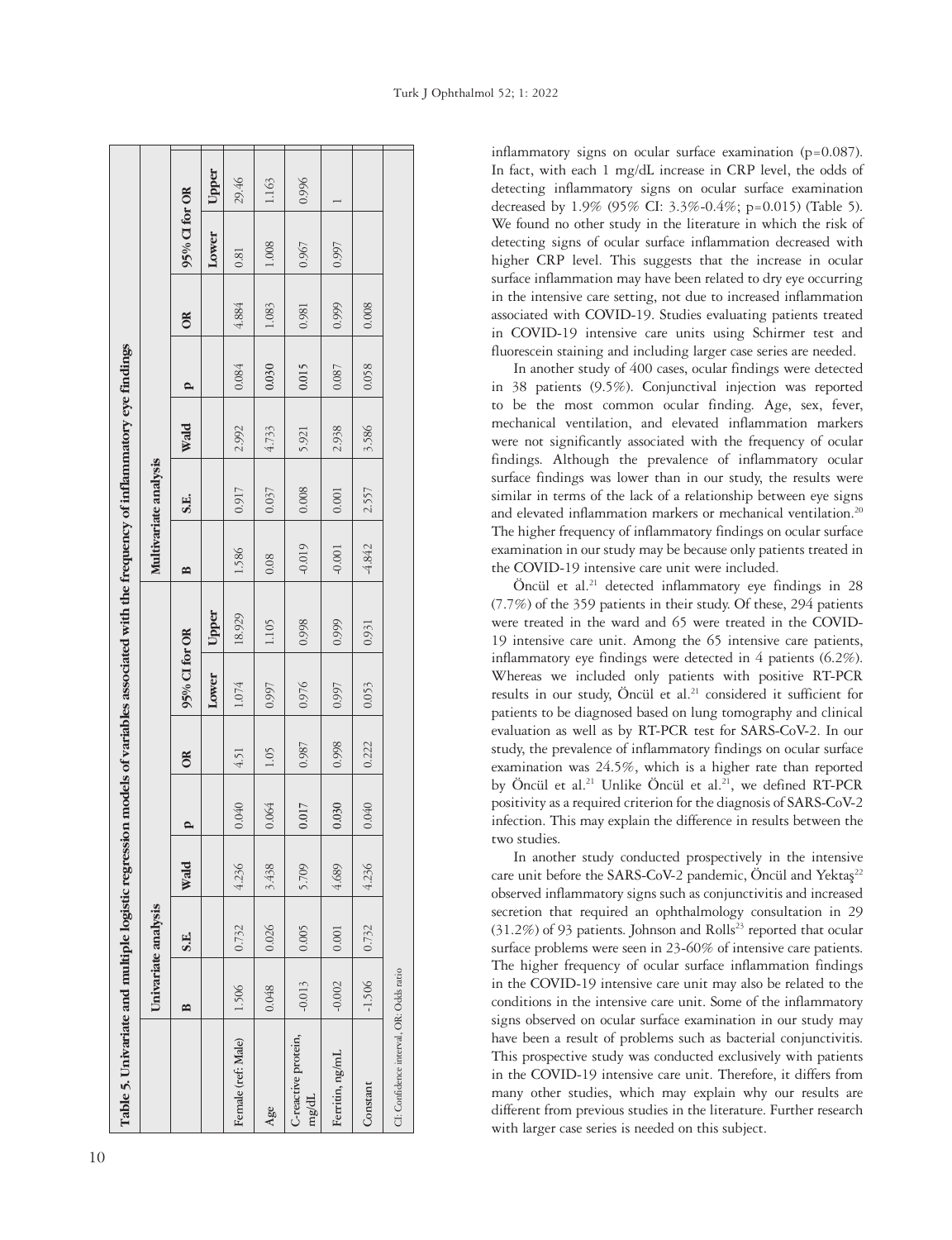| Table 6. Factors associated with survival                                                         |                       |                      |                      |
|---------------------------------------------------------------------------------------------------|-----------------------|----------------------|----------------------|
|                                                                                                   | Survived $(n=26)$     | Died $(n=27)$        | $\mathbf{P}$         |
| Sex, $n(\%)$<br>Male<br>Female                                                                    | 11(42.3)<br>15(55.6)  | 15(57.7)<br>12(44.4) | 0.335 <sup>1</sup>   |
| Noninvasive ventilation via mask with reservoir bag, n (%)<br>$\mathbf{N}\mathbf{o}$<br>Yes       | 5(18.5)<br>21 (80.8)  | 22(81.5)<br>5(19.2)  | < 0.001 <sup>1</sup> |
| Invasive ventilation via high-flow oxygen therapy, n (%)<br>No<br>Yes                             | 25(73.5)<br>15 (78.9) | 9(26.5)<br>4(21.1)   | 0.749 <sup>2</sup>   |
| Invasive ventilation via endotracheal tube, n (%)<br>No<br>Yes                                    | 26(57.8)<br>0(0)      | 19(42.2)<br>8(100)   | 0.004 <sup>2</sup>   |
| Hypertension, n (%)<br>No<br>Yes                                                                  | 8(50)<br>18(48.6)     | 8(50)<br>19(51.4)    | 0.928 <sup>1</sup>   |
| Diabetes mellitus, n (%)<br>No<br>Yes                                                             | 21(45.7)<br>5(71.4)   | 25(54.3)<br>2(28.6)  | 0.250 <sup>2</sup>   |
| COPD, n (%)<br>No<br>Yes                                                                          | 15(46.9)<br>11(52.4)  | 17(53.1)<br>10(47.6) | 0.695 <sup>1</sup>   |
| Inflammatory eye findings, n (%)<br>No<br>Yes                                                     | 20(76.9)<br>6(23.1)   | 20(74.1)<br>7(25.9)  | 0.810 <sup>1</sup>   |
| Age<br>$Mean \pm SD$                                                                              | $63.5 \pm 17.5$       | $76 \pm 11.8$        | $0.004^{3}$          |
| LDH, U/L<br>$Mean \pm SD$                                                                         | $409.8 \pm 142.3$     | $430.7 \pm 146.5$    | 0.600 <sup>3</sup>   |
| Neutrophils, x10 <sup>3</sup> /µL<br>$Mean \pm SD$                                                | $4.9 \pm 2.5$         | $6.7 \pm 3.1$        | $0.024^3$            |
| Lymphocytes, x10 <sup>3</sup> /µL<br>$Mean \pm SD$                                                | $0.7 \pm 0.3$         | $0.7 \pm 0.3$        | 0.239 <sup>3</sup>   |
| CRP, mg/dL<br>Mean $\pm$ SD                                                                       | $139.4 \pm 96.8$      | $135.8 \pm 72.2$     | 0.877 <sup>3</sup>   |
| White blood cells, x10 <sup>3</sup> /µL<br>Median (25 <sup>th</sup> -75 <sup>th</sup> percentile) | $7.5(9.8-12.4)$       | $9.3(12.2 - 17.7)$   | $0.011^{4}$          |
| Ferritin, ng/mL<br>Median (25 <sup>th</sup> -75 <sup>th</sup> percentile)                         | 232.8 (497.5-1137.8)  | 287 (573-1577)       | 0.4934               |
|                                                                                                   |                       |                      |                      |

<sup>1</sup>Pearson chi-square test, <sup>2</sup>Fisher's exact test, <sup>3</sup>Student's t test, <sup>4</sup>Mann-Whitney U test, COPD: Chronic obstructive pulmonary disease, SD: Standard deviation, LDH: Lactate dehydrogenase, CRP: C-reactive protein

|                                         | Table 7. Multiple logistic regression model of variables associated with survival |                                            |        |         |       |       |              |  |  |
|-----------------------------------------|-----------------------------------------------------------------------------------|--------------------------------------------|--------|---------|-------|-------|--------------|--|--|
|                                         | D                                                                                 | Wald<br>S.E.<br>95% CI for OR<br><b>OR</b> |        |         |       |       |              |  |  |
|                                         |                                                                                   |                                            |        |         |       | Lower | <b>Upper</b> |  |  |
| Mask with reservoir bag (ref: Yes)      | 3.713                                                                             | 0.962                                      | 14.906 | < 0.001 | 40.9  | 6.2   | 269.9        |  |  |
| Neutrophils, $x103/\mu L$               | 0.453                                                                             | 0.186                                      | 5.91   | 0.015   | 1.6   | 1.1   | 2.3          |  |  |
| Constant                                | $-0.796$                                                                          | 0.978                                      | 0.662  | 0.416   | 0.451 |       |              |  |  |
| CI: Confidence interval, OR: Odds ratio |                                                                                   |                                            |        |         |       |       |              |  |  |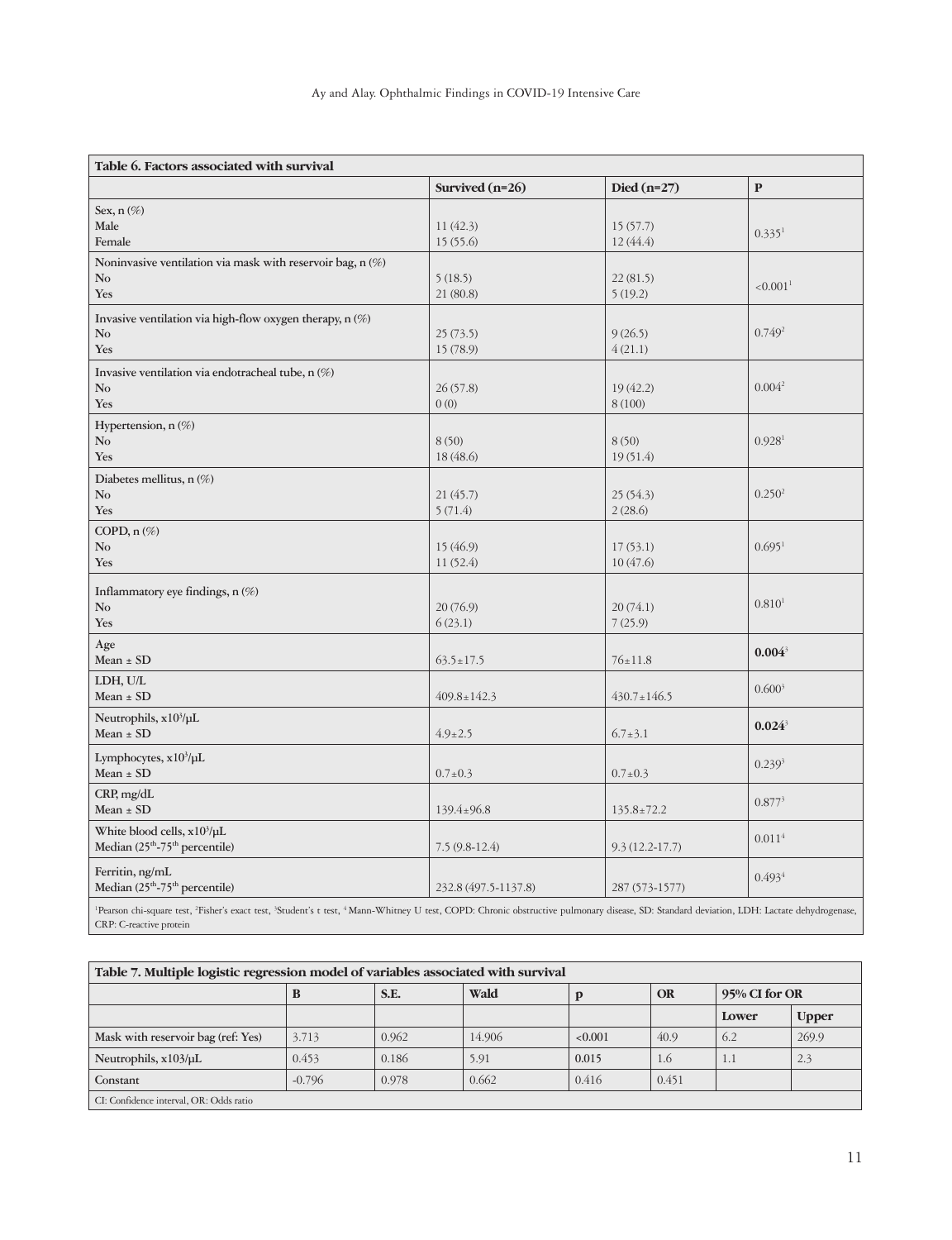**Study Limitations**

During the COVID-19 pandemic, many hospitals have dedicated intensive care units to patients with COVID-19. A similar study with a control group of individuals being treated in a different intensive care unit for reasons other than COVID-19 may yield more accurate results. In our study, patients treated in the COVID-19 intensive care unit were not evaluated for pulmonary involvement by computed tomography, and a positive RT-PCR test was the only criterion considered for COVID-19 diagnosis. A link may be detected between increased inflammation in the lungs on computed tomography and inflammatory eye signs. A study including patients who have negative RT-PCR results but a history of COVID-19 contact and consistent computed tomography findings could yield different results. In addition, conjunctival RT-PCR samples were not obtained from patients with ocular surface findings because the RT-PCR kit available in Turkey can only detect virus in oropharyngeal/nasopharyngeal swab samples. In the future, new studies should be conducted using conjunctival RT-PCR kits. Another limitation of the study is that in the retinopathy screening, patients were only evaluated for findings expected to increase in COVID-19, such as intraretinal hemorrhage, Valsalva retinopathy, and optic neuritis. For example, the frequency of hypertensive retinopathy could be found to be correlated with mortality and ocular findings in COVID-19 intensive care. New studies on this subject are needed. The patients were not evaluated with Schirmer and fluorescein staining tests. New studies can be planned taking into consideration the possible role of dry eye in ocular findings. The new drugs that have recently been introduced due to the SARS-CoV-2 pandemic may also cause inflammatory findings on the ocular surface, thus warranting further investigation.

# **Conclusion**

The results of this prospective study showed that 24.5% of patients treated in a COVID-19 intensive care unit exhibited inflammatory signs such as congestion, secretion, and chemosis on ocular surface examination. Examination of the ocular surface is important in patients receiving intensive care for COVID-19, and ophthalmologists have an important duty in this field.

### **Ethics**

**Ethics Committee Approval:** Afyonkarahisar Health University of Sciences, 4/12/20-2020/14. Peer-review: Externally and internally peer reviewed.

#### **Authorship Contributions**

Surgical and Medical Practices: İ.E.A., Concept: İ.E.A., D.A., Design: İ.E.A., D.A., Data Collection or Processing: İ.E.A., D.A., Analysis or Interpretation: İ.E.A., D.A., Literature Search: İ.E.A., D.A., Writing İ.E.A., D.A.

**Conflict of Interest:** No conflict of interest was declared by the authors.

**Financial Disclosure:** The authors declared that this study received no financial support.

# **References**

- 1. Salata C, Calistri A, Parolin C, Palù G. Coronaviruses: a paradigm of new emerging zoonotic diseases. Pathog Dis. 2019;77:ftaa006.
- 2. Huang Y, Tu M, Wang S, Chen S, Zhou W, Chen D, Zhou L, Wang M, Zhao Y, Zeng W, Huang Q, Xu H, Liu Z, Guo L. Clinical characteristics of laboratory confirmed positive cases of SARS-CoV-2 infection in Wuhan, China: A retrospective single center analysis. Travel Med Infect Dis. 2020;36:101606.
- Renu K, Prasanna PL, Valsala Gopalakrishnan A. Coronaviruses pathogenesis, comorbidities and multi-organ damage - A review. Life Sci. 2020;255:117839.
- 4. Li JO, Lam D, Chen Y, Ting D. Novel Coronavirus disease 2019 (COVID-19): The importance of recognising possible early ocular manifestation and using protective eyewear. Br J Ophthalmol. 2020;104:297-298.
- 5. Seah I, Agrawal R. Can the Coronavirus Disease 2019 (COVID-19) Affect the Eyes? A Review of Coronaviruses and Ocular Implications in Humans and Animals. Ocul Immunol Inflamm. 2020;28:391-395.
- 6. Xia J, Tong J, Liu M, Shen Y, Guo D. Evaluation of coronavirus in tears and conjunctival secretions of patients with SARS-CoV-2 infection. J Med Virol. 2020;92:589-594.
- 7. Ho D, Low R, Tong L, Gupta V, Veeraraghavan A, Agrawal R. COVID-19 and the Ocular Surface: A Review of Transmission and Manifestations. Ocul Immunol Inflamm. 2020;28:726-734.
- Erensoy S. SARS-CoV-2 and Microbiological Diagnostic Dynamics in COVID-19 Pandemic. MİKROBİYOLOJİ BÜLTENİ. 2020;54:497-509.
- 9. Loon SC, Teoh SC, Oon LL, Se-Thoe SY, Ling AE, Leo YS, Leong HN. The severe acute respiratory syndrome coronavirus in tears. Br J Ophthalmol. 2004;88:861-863.
- 10. Zhang X, Chen X, Chen L, Deng C, Zou X, Liu W, Yu H, Chen B, Sun X. The evidence of SARS-CoV-2 infection on ocular surface. Ocul Surf. 2020;18:360-362.
- 11. Kumar K, Prakash AA, Gangasagara SB, Rathod S, Ravi K, Rangaiah A, Shankar SM, Basawarajappa SG, Bhushan S, Neeraja TG, Khandenahalli S, Swetha M, Gupta P, Sampritha UC, Prasad G, Jayanthi CR. Presence of viral RNA of SARS-CoV-2 in conjunctival swab specimens of COVID-19 patients. Indian J Ophthalmol. 2020;68:1015-1017.
- 12. Karimi S, Arabi A, Shahraki T, Safi S. Detection of severe acute respiratory syndrome Coronavirus-2 in the tears of patients with Coronavirus disease 2019. Eye (Lond). 2020;34:1220-1223.
- 13. Bostanci Ceran B, Ozates S. Ocular manifestations of coronavirus disease 2019. Graefe's archive for clinical and experimental ophthalmology = Albrecht von Graefes Archiv fur klinische und experimentelle Ophthalmologie. 2020;258:1959-1963.
- 14. van Doremalen N, Bushmaker T, Morris DH, Holbrook MG, Gamble A, Williamson BN, Tamin A, Harcourt JL, Thornburg NJ, Gerber SI, Lloyd-Smith JO, de Wit E, Munster VJ. Aerosol and Surface Stability of SARS-CoV-2 as Compared with SARS-CoV-1. medRxiv. 2020;382:1564-1567.
- 15. Wu P, Duan F, Luo C, Liu Q, Qu X, Liang L, Wu K. Characteristics of Ocular Findings of Patients With Coronavirus Disease 2019 (COVID-19) in Hubei Province, China. JAMA Ophthalmol. 2020;138:575-578.
- 16. Zhou L, Xu Z, Castiglione GM, Soiberman US, Eberhart CG, Duh EJ. ACE2 and TMPRSS2 are expressed on the human ocular surface, suggesting susceptibility to SARS-CoV-2 infection. bioRxiv : the preprint server for biology, 2020.05.09.086165. https://doi.org/10.1101/2020.05.09.086165.
- 17. Güemes-Villahoz N, Burgos-Blasco B, García-Feijoó J, Sáenz-Francés F, Arriola-Villalobos P, Martinez-de-la-Casa JM, Benítez-Del-Castillo JM, Herrera de la Muela M. Conjunctivitis in COVID-19 patients: frequency and clinical presentation. Graefe's archive for clinical and experimental ophthalmology = Albrecht von Graefes Archiv fur klinische und experimentelle Ophthalmologie. 2020;258:2501-2507.
- 18. Guan WJ, Ni ZY, Hu Y, Liang WH, Ou CQ, He JX, Liu L, Shan H, Lei CL, Hui D, Du B, Li LJ, Zeng G, Yuen KY, Chen RC, Tang CL, Wang T, Chen PY, Xiang J, Li SY, China Medical Treatment Expert Group for COVID-19 (2020). Clinical Characteristics of Coronavirus Disease 2019 in China. NEJM. 2020;382:1708-1720.